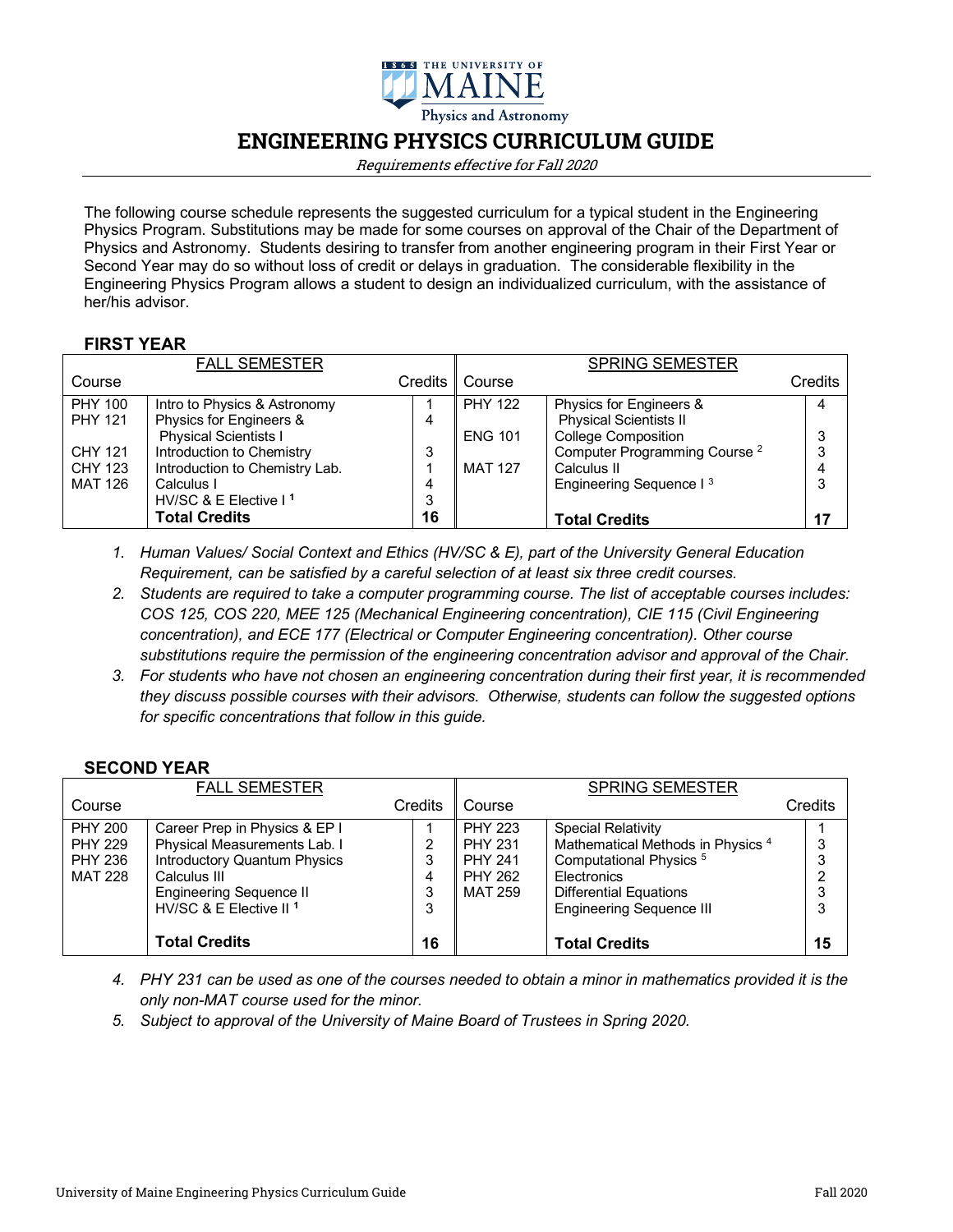## **THIRD YEAR**

|                | <b>FALL SEMESTER</b>                |         |                | <b>SPRING SEMESTER</b>             |         |    |
|----------------|-------------------------------------|---------|----------------|------------------------------------|---------|----|
| Course         |                                     | Credits | Course         |                                    | Credits |    |
| <b>PHY 364</b> | Modern Experimental Physics Lab.    | 2       | <b>PHY 365</b> | <b>Mechanics Laboratory</b>        |         |    |
| <b>PHY 451</b> | Mechanics                           | 3       | <b>PHY 455</b> | Electricity & Magnetism II         |         | 3  |
| <b>PHY 454</b> | Electricity & Magnetism I           | ົ<br>ມ  |                | MAT Elective <sup>6</sup>          |         | 3  |
|                | Engineering Sequence IV             | ົ       |                | <b>Engineering Sequence V</b>      |         | 3  |
|                | HV/SC & E Elective III <sup>1</sup> | 3       |                | HV/SC & E Elective IV <sup>1</sup> |         | 3  |
|                |                                     |         |                | HV/SC & E Elective V <sup>1</sup>  |         | 3  |
|                | <b>Total Credits</b>                | 14      |                | <b>Total Credits</b>               |         | 17 |

*6. Choose from MAT 262, MAT 332, MAT 434, MAT 452, MAT 454, MAT 459, MAT 471, PHY 574, or approved similar mathematics course. PHY 574 may be counted as either a mathematics elective or a physics elective, but not both.*

## **FOURTH YEAR**

|                | <b>FALL SEMESTER</b>               |         |                | <b>SPRING SEMESTER</b>           |         |
|----------------|------------------------------------|---------|----------------|----------------------------------|---------|
| Course         |                                    | Credits | Course         |                                  | Credits |
| <b>PHY 400</b> | Career Prep in Physics & EP II     |         | <b>PHY 482</b> | Project Lab in Phys. II          | 3       |
| <b>PHY 469</b> | Quantum & Atomic Physics           |         |                | Technical Elective <sup>7</sup>  | 3       |
| <b>PHY 472</b> | Optics                             |         |                | Engineering Sequence VII         | 3       |
| <b>PHY 481</b> | Project Lab in Phys. I             |         |                | <b>Engineering Sequence VIII</b> | 3       |
|                | <b>Engineering Sequence VI</b>     |         |                | Physics Elective <sup>8</sup>    | 3       |
|                | HV/SC & E Elective VI <sup>1</sup> | J       |                |                                  |         |
|                | <b>Total Credits</b>               | 16      |                | <b>Total Credits</b>             | 15      |

- *7. A Technical Elective can be an Engineering, Physics, Astronomy, Chemistry, Mathematics, Computer Science, or approved science course, generally at the 300 level or higher.*
- *8. Any physics or astronomy course at the 400 level or higher is appropriate.*

**NOTE:** All Engineering Physics students must take a thermodynamics course, typically MEE 230 or CHE 385.

#### *Minimum Total Credits in the Engineering Physics Program: 125 (without PHY 100)*

#### **PHYSICS ELECTIVES**

| <b>FALL SEMESTER</b> |                                            |                | <b>SPRING SEMESTER</b>              |
|----------------------|--------------------------------------------|----------------|-------------------------------------|
| <b>PHY 480</b>       | <b>Physics of Materials</b>                | <b>PHY 447</b> | <b>Molecular Biophysics</b>         |
| <b>PHY 496</b>       | Field Experience in Physics                | PHY 463        | <b>Statistical Mechanics</b>        |
| <b>PHY 501</b>       | Mechanics                                  | <b>PHY 470</b> | <b>Nuclear Physics</b>              |
| <b>PHY 574</b>       | <b>Methods of Mathematical Physics</b>     | <b>PHY 471</b> | <b>Nuclear Physics Laboratory</b>   |
| <b>AST 451</b>       | Astrophysics I (offered in either the fall | <b>PHY 495</b> | <b>Engineering Physics Practice</b> |
|                      | or the spring semester)                    | <b>PHY 496</b> | <b>Field Experience in Physics</b>  |
|                      |                                            |                |                                     |

#### **Engineering Sequence**

The Engineering Sequence consists of at least eight three-credit engineering courses, of which a minimum of five courses are from the engineering concentration: biomedical, chemical, civil, computer, electrical, environmental, or mechanical. Included with the eight courses is at least one course from an area other than the engineering concentration.

*All students must take ECE 209, Fundamentals of Electric Circuits, or ECE 210, Electrical Networks I (for electrical or computer engineering concentrations).*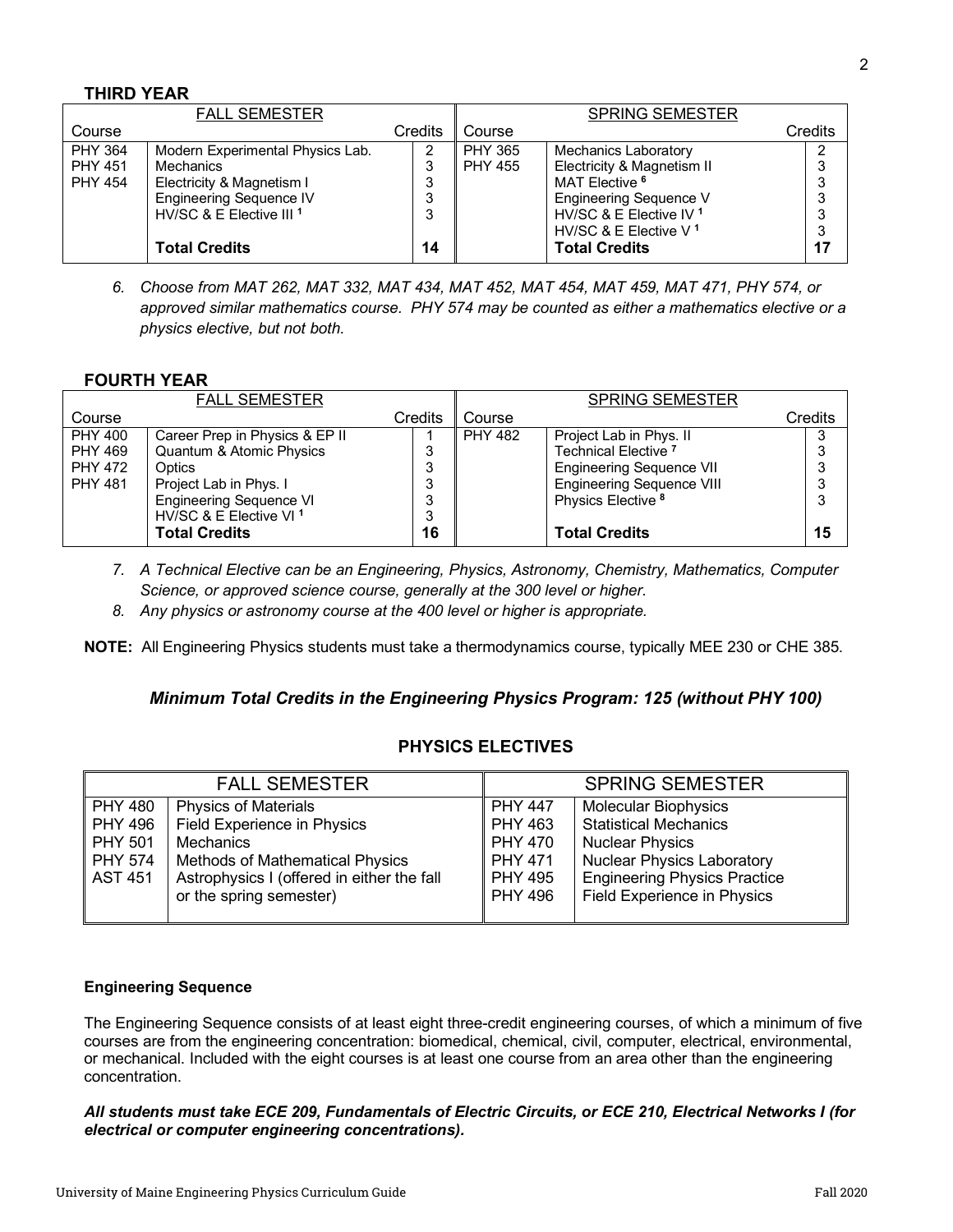Engineering sequence courses cannot be used for either the computer programming elective or the technical elective. Engineering Technology courses cannot be used for the Engineering Sequence, or the technical electives.

Students, together with their advisor, should use the Undergraduate Catalog to determine the engineering sequence courses in their area of concentration. In the second year particular attention should be made to the prerequisites for the courses likely to be taken in the junior or senior year.

#### **Technical Writing**

Engineering Physics students receive instruction and evaluation in technical writing as part of the junior laboratory sequence (PHY 364 and PHY 365). Students not evaluated as satisfactory may be required to take an additional course, such as ENG 317.

Listed below are the core and elective courses and typical engineering course sequence options for different concentrations chosen by students during their first and second year. The sequence may be tailored to fit the needs and interests of the individual student. The sequence must be approved by the student's advisor.

# **Plan of Study for** *Biomedical Engineering* **Concentration**

(This program has very limited flexibility in course selection because of the additional chemistry and biology courses.)

| <b>Core Courses:</b>                           |   |      | <b>Credits Offered Prerequisites</b> |
|------------------------------------------------|---|------|--------------------------------------|
| CHY 122 The Molecular Basis of Chemical Change |   | S/Su | C- or better in CHY 121/123          |
| CHY 124 Introduction to Chemistry Laboratory   |   | S/Su | Coreg. CHY 122                       |
| BEN 201 Fundamentals of Bioengineering         | 4 | E.   | CHY 121/122, MAT 126/127             |
| BEN 202 Fundamentals of Bioengineering         | 4 |      | <b>BLE 201</b>                       |

In addition to the core courses above, the student must take the following 14 credits of courses plus take at least 2 credits from another engineering discipline area (or substitute up to 4 credits from another engineering discipline area for one of the courses below):

| BEN 401 - Applications of Bioengineering           | 4 | F.   | BLE 201/202               |
|----------------------------------------------------|---|------|---------------------------|
| BEN 403 - Instrumentation in Bioengineering        |   |      | 4 Not regular BLE 201/202 |
| CHE 350 - Statistical Process Control and Analysis |   | F/S  | MAT 127 or permission     |
| CHE 361 - Chemical Engin. & Bioengin. Lab I        | 3 | S/Su | BLE 201/202 or permission |
|                                                    |   |      | (or CHE352/360 or perm.)  |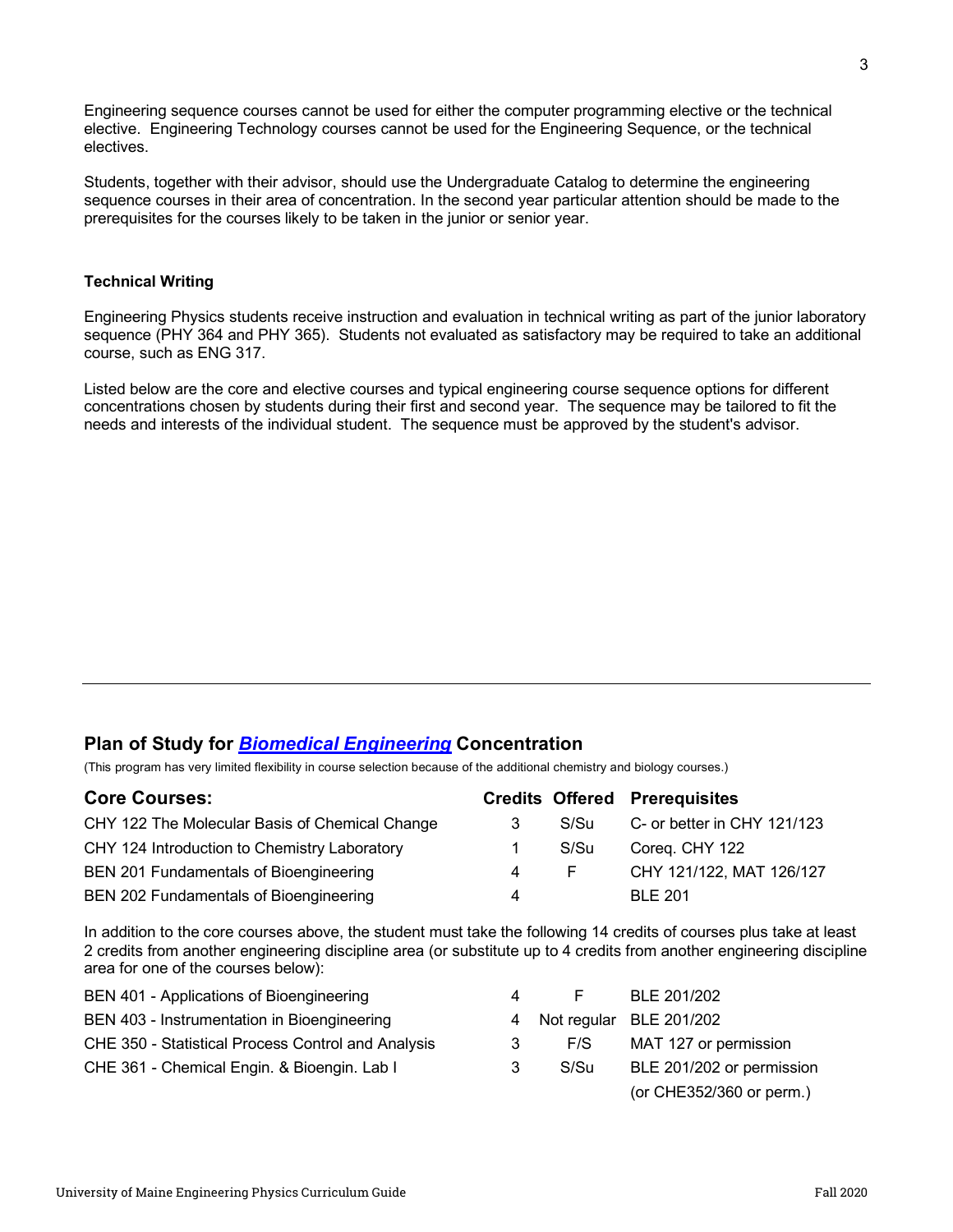# Typical *Biomedical Engineering* Sequence

## **FIRST YEAR**

| <b>FALL SEMESTER</b> |                              |    | <b>SPRING SEMESTER</b> |                                     |    |
|----------------------|------------------------------|----|------------------------|-------------------------------------|----|
| Course               | Credits                      |    | Course                 | Credits                             |    |
| <b>PHY 100</b>       | Intro to Physics & Astronomy |    | <b>PHY 122</b>         | Physics for Engineers &             |    |
| <b>PHY 121</b>       | Physics for Engineers &      | 4  |                        | <b>Physical Scientists II</b>       |    |
|                      | <b>Physical Scientists I</b> |    | <b>ENG 101</b>         | <b>College Composition</b>          |    |
| CHY 121              | Intro. to Chemistry          | 3  | <b>CHY 122</b>         | Molecular Basis of Chem. Change     | 3  |
| CHY 123              | Intro. to Chemistry Lab.     |    | CHY 124                | Molecular Basis of Chem. Change Lab |    |
| MAT 126              | Calculus I                   | 4  | <b>MAT 127</b>         | Calculus II                         |    |
|                      | HV/SC & E Elective I         | 3  |                        | <b>Computer Programming Course</b>  | 3  |
|                      |                              |    |                        |                                     |    |
|                      | <b>Total Credits</b>         | 16 |                        | <b>Total Credits</b>                | 18 |

#### **SECOND YEAR**

| <b>FALL SEMESTER</b> |                               |         | <b>SPRING SEMESTER</b> |                                 |         |  |
|----------------------|-------------------------------|---------|------------------------|---------------------------------|---------|--|
| Course               |                               | Credits | Course                 |                                 | Credits |  |
| <b>PHY 200</b>       | Career Prep in Physics & EP I |         | <b>PHY 223</b>         | <b>Special Relativity</b>       |         |  |
| <b>PHY 229</b>       | Physical Meas. Lab. I         | 2       | <b>PHY 231</b>         | Mathematical Methods in Physics |         |  |
| <b>PHY 236</b>       | Intro. to Quantum Phys.       | 3       | <b>PHY 241</b>         | <b>Computational Physics</b>    |         |  |
| MAT 228              | Calculus III                  | 4       | <b>PHY 262</b>         | Electronics                     |         |  |
| <b>CHE 200</b>       | Fundamentals of Process Eng.  | 4       | <b>BIO 100</b>         | Biology                         |         |  |
|                      | HV/SC & E Elective II         | 3       | <b>MAT 259</b>         | <b>Differential Equations</b>   |         |  |
|                      |                               |         |                        |                                 |         |  |
|                      | <b>Total Credits</b>          | 16      |                        | <b>Total Credits</b>            | 16      |  |

# *Plan of Study for Chemical Engineering Concentration*

| <b>Core Courses:</b><br>CHY 122 The Molecular Basis of Chemical Change | <b>Credits</b> | <b>Offered</b><br>S/Su | <b>Prerequisites</b><br>C- or better in CHY 121/123 |
|------------------------------------------------------------------------|----------------|------------------------|-----------------------------------------------------|
| CHY 124 Introduction to Chemistry Laboratory                           |                | S/Su                   | Coreg. CHY 122                                      |
| CHE 200 Fundamentals of Process Engineering*                           | 4              | F                      | CHY 122, MAT 126,<br>PHY 121 or perm.               |
| CHE 385 Chemical Engineering Thermodynamics I*                         |                | S                      | CHB 200, MAT 228 or perm.                           |

In addition to these initial four core courses, the student must take the following 16 credits of courses (or substitute up to 6 credits from another engineering discipline area):

| CHE 352 Process Control*                     | 3 | F/Su | MAT 258 or 259 or permission        |
|----------------------------------------------|---|------|-------------------------------------|
| CHE 360 Elements of Chemical Engineering I*  | 4 | F/Su | CHE 200 or permission               |
| CHE 362 Elements of Chemical Engineering II* | 3 | S/Su | CHE 360 or permission               |
| CHE 368 Kinetics & Reactor Design*           | 3 | S/Su | CHE 200 or permission               |
| <b>CHE 410 Advanced Materials</b>            | 3 | F.   | CHY 122, MAT 126,<br>PHY 121, perm. |

**Note: A Minor in Process Engineering** can be obtained by taking the courses marked with an asterisk. The student, however, must still formally declare if they wish to obtain the minor.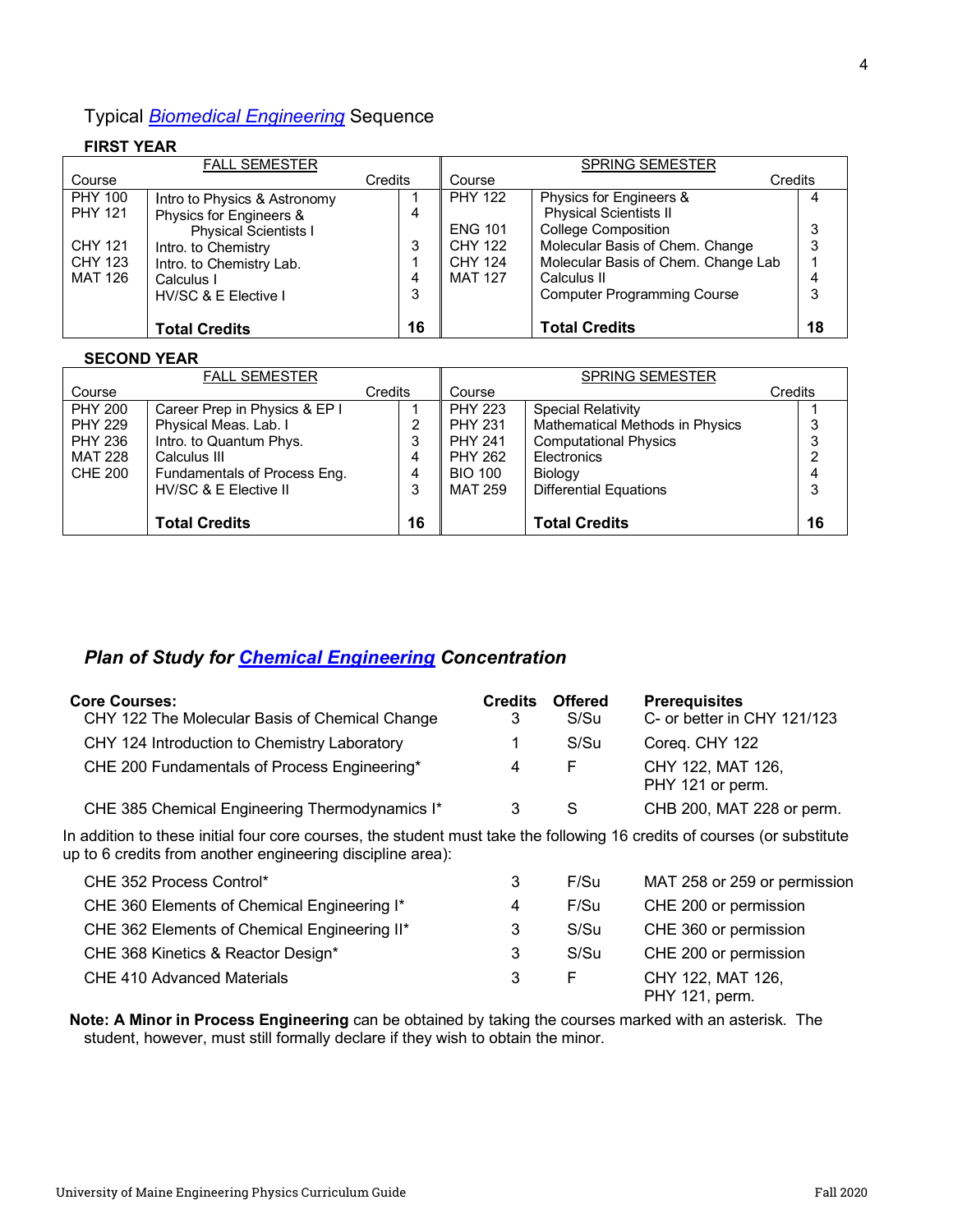# Typical *Chemical Engineering* Sequence

#### **FIRST YEAR**

| <b>FALL SEMESTER</b> |                              |    | <b>SPRING SEMESTER</b> |                                     |    |  |
|----------------------|------------------------------|----|------------------------|-------------------------------------|----|--|
| Course               | Credits                      |    | Course                 | Credits                             |    |  |
| <b>PHY 100</b>       | Intro to Physics & Astronomy |    | <b>PHY 122</b>         | Physics for Engineers &             | 4  |  |
| <b>PHY 121</b>       | Physics for Engineers &      | 4  |                        | <b>Physical Scientists II</b>       |    |  |
|                      | <b>Physical Scientists I</b> |    |                        | <b>Computer Science Course</b>      | 3  |  |
| <b>CHY 121</b>       | Intro. to Chemistry          | 3  | CHY 122                | Molecular Basis of Chem. Change     | 3  |  |
| <b>CHY 123</b>       | Intro. to Chemistry Lab.     |    | CHY 124                | Molecular Basis of Chem. Change Lab |    |  |
| <b>MAT 126</b>       | Calculus I                   | 4  | <b>MAT 127</b>         | Calculus II                         | 4  |  |
|                      | HV/SC & E Elective I         | 3  | <b>ENG 101</b>         | <b>College Composition</b>          | 3  |  |
|                      |                              |    |                        |                                     |    |  |
|                      | <b>Total Credits</b>         | 16 |                        | <b>Total Credits</b>                | 18 |  |

#### **SECOND YEAR**

|                | <b>FALL SEMESTER</b>          |         |                | <b>SPRING SEMESTER</b>          |         |
|----------------|-------------------------------|---------|----------------|---------------------------------|---------|
| Course         |                               | Credits | Course         |                                 | Credits |
| <b>PHY 200</b> | Career Prep in Physics & EP I |         | <b>PHY 223</b> | <b>Special Relativity</b>       |         |
| PHY 236        | Intro. Quantum Physics        | 3       | <b>PHY 231</b> | Mathematical Methods in Physics |         |
| <b>PHY 229</b> | Physical Meas. Lab. I         | 2       | <b>PHY 241</b> | <b>Computational Physics</b>    |         |
| MAT 228        | Calculus III                  | 4       | <b>PHY 262</b> | Electronics                     |         |
| CHE 200        | Fund. of Process Eng.         | 4       | MAT 259        | <b>Differential Equations</b>   |         |
|                | HV/SC & E Elective II         | 3       | CHE 385        | Chem. Eng. Thermo. I            |         |
|                |                               |         |                |                                 |         |
|                | <b>Total Credits</b>          | 16      |                | <b>Total Credits</b>            | 15      |

# *Plan of Study for Civil/Environmental Engineering Concentration*

| <b>Core Courses:</b><br>MEE 150 Applied Mechanics: Statics | <b>Credits</b><br>3 | <b>Offered</b><br>F/S | <b>Prerequisites</b><br>MAT 126                                       |
|------------------------------------------------------------|---------------------|-----------------------|-----------------------------------------------------------------------|
| MEE 251 Strength of Materials                              | 3                   | F/S                   | MAT 127 & grade of C or better in MEE 150                             |
| CIE 340 Introduction to Structural Analysis                | 4                   | F                     | C or better in MEE 150 & MEE 251                                      |
| CIE 350 Hydraulics                                         | 3                   | F.                    | C or better in MEE 150, MAT 258/MAT 259*<br>(*corequisite acceptable) |

The required advanced CIE courses cover the technical areas of transportation, environmental engineering, and hydraulics/fluids. Following the initial four core courses, students must choose at a minimum 3 advanced courses. The student is encouraged to take courses from the technical areas listed below, but this is not a requirement. These technical areas will not appear on the students' degree but are intended to provide a level of focus for completion of the degree.

| <b>Transportation</b> | CIE 424 Urban Transportation Planning |  |  |  |  |  |
|-----------------------|---------------------------------------|--|--|--|--|--|
|                       | CIE 425 Transportation Safety         |  |  |  |  |  |
|                       | CIE 426 Advanced Roadway Design       |  |  |  |  |  |
| <b>Structures</b>     | CIE 440 Structural Analysis I         |  |  |  |  |  |
|                       | CIE 442 Reinforced Concrete Design    |  |  |  |  |  |
|                       | CIE 443 Structural Steel Design       |  |  |  |  |  |
| Environmental         | CIE 430 Water Treatment               |  |  |  |  |  |
| Engineering           | CIE 431 Pollutant Fate and Transport  |  |  |  |  |  |
|                       | CIE 434 Wastewater Process Design     |  |  |  |  |  |
|                       | CIE 439 Solid Waste and Air Pollution |  |  |  |  |  |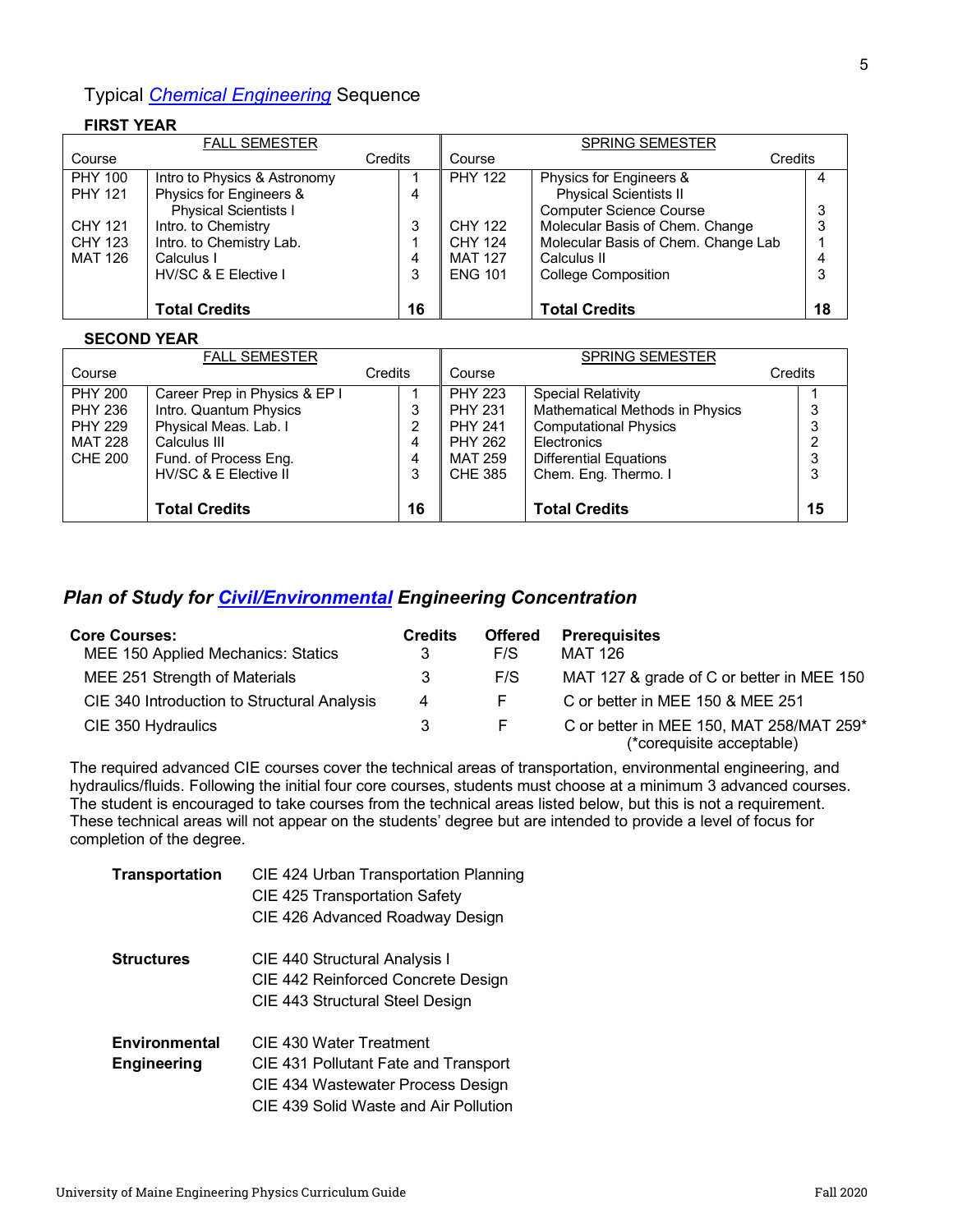## **Water resources** CIE 450 Open Channel Hydraulics CIE 455 Hydrology CIE 456 Groundwater Hydrology and Hydraulics

| <b>Optional Courses:</b>                 | <b>Credits</b> | <b>Offered</b> | <b>Prerequisites</b>                                                |
|------------------------------------------|----------------|----------------|---------------------------------------------------------------------|
| CIE 365 Soil Mechanics                   | 3              | S              | MEE 251 or concurrently                                             |
| CIE 424 Urban Transportation Planning    | 3              | S              | C or better in CIE 225                                              |
| CIE 425 Transportation Safety            | 3              | F              | C or better in CIE 225                                              |
| CIE 426 Advanced Roadway Design          | 3              | F              | C or better in CIE 225                                              |
| CIE 430 Water Treatment                  | 4              | F              | C or better in CIE 331& CIE 350                                     |
| CIE 431 Pollutant Fate and Transport     | 4              | Variable       | C or better in CIE 350 & MAT 258/259                                |
| CIE 434 Wastewater Process Design        | 4              | S              | C or better in CIE 331& CIE 350                                     |
| CIE 439 Solid Waste and Air Pollution    | 3              | S              | C or better in CIE 331                                              |
| CIE 440 Structural Analysis I            | 4              | S              | C or better in CIE 340                                              |
| CIE 442 Structural Design I              | 4              | F              | C or better in CIE 340                                              |
| CIE 443 Structural Steel Design          | 4              | S              | <b>CIE 442</b>                                                      |
| CIE 450 Open Channel Hydraulics          | 3              | Variable       | C or better in CIE 350                                              |
| CIE 455 Hydrology                        | 3              | F              | C or better in CIE 350                                              |
| CIE 456 Groundwater Hydrology/Hydraulics | 3              | S              | C or better in CIE 350 & MAT 258/259                                |
| CIE 460 Geotechnical Engineering         | 3              | F              | C or better in CIE 365                                              |
| CIE 480 Wind Energy Engineering          | 3              | S              | MAT 258 & C or better in MEE 251<br>Corequisite: CIE 350 or MEE 360 |

# Typical *Civil And Environmental Engineering* Sequence

## **FIRST YEAR**

|                                             | <b>FALL SEMESTER</b>                                                                                          |                   |                                  | <b>SPRING SEMESTER</b>                                                                      |         |
|---------------------------------------------|---------------------------------------------------------------------------------------------------------------|-------------------|----------------------------------|---------------------------------------------------------------------------------------------|---------|
| Course                                      |                                                                                                               | Credits           | Course                           |                                                                                             | Credits |
| <b>PHY 100</b><br><b>PHY 121</b>            | Intro to Physics & Astronomy<br>Physics for Engineers &<br><b>Physical Scientists I</b>                       | 4                 | <b>PHY 122</b><br><b>ENG 101</b> | Physics for Engineers &<br><b>Physical Scientists II</b><br><b>College Composition</b>      |         |
| <b>CHY 121</b><br><b>CHY 123</b><br>MAT 126 | Intro. to Chemistry<br>Intro. to Chemistry Lab.<br>Calculus I<br>HV/SC & E Elective I<br><b>Total Credits</b> | 3<br>4<br>3<br>16 | <b>MAT 127</b><br><b>MEE 150</b> | <b>Computer Programming Course</b><br>Calculus II<br><b>Statics</b><br><b>Total Credits</b> | 3<br>17 |

#### **SECOND YEAR**

|                | <b>FALL SEMESTER</b>          |         |                | <b>SPRING SEMESTER</b>          |         |
|----------------|-------------------------------|---------|----------------|---------------------------------|---------|
| Course         |                               | Credits | Course         |                                 | Credits |
| <b>PHY 200</b> | Career Prep in Physics & EP I |         | <b>PHY 223</b> | <b>Special Relativity</b>       |         |
| <b>PHY 229</b> | Physical Meas. Lab. I         | 2       | <b>PHY 231</b> | Mathematical Methods in Physics |         |
| <b>PHY 236</b> | Intro. Quantum Physics        | 3       | <b>PHY 241</b> | <b>Computational Physics</b>    |         |
| MAT 228        | Calculus III                  | 4       | MAT 259        | <b>Differential Equations</b>   |         |
| MEE 230        | Thermodynamics I              | 3       | <b>MEE 251</b> | <b>Strength of Materials</b>    |         |
|                | HV/SC & E Elective II         | 3       |                | HV/SC & E Elective III          |         |
|                |                               |         |                |                                 |         |
|                | <b>Total Credits</b>          | 16      |                | <b>Total Credits</b>            | 16      |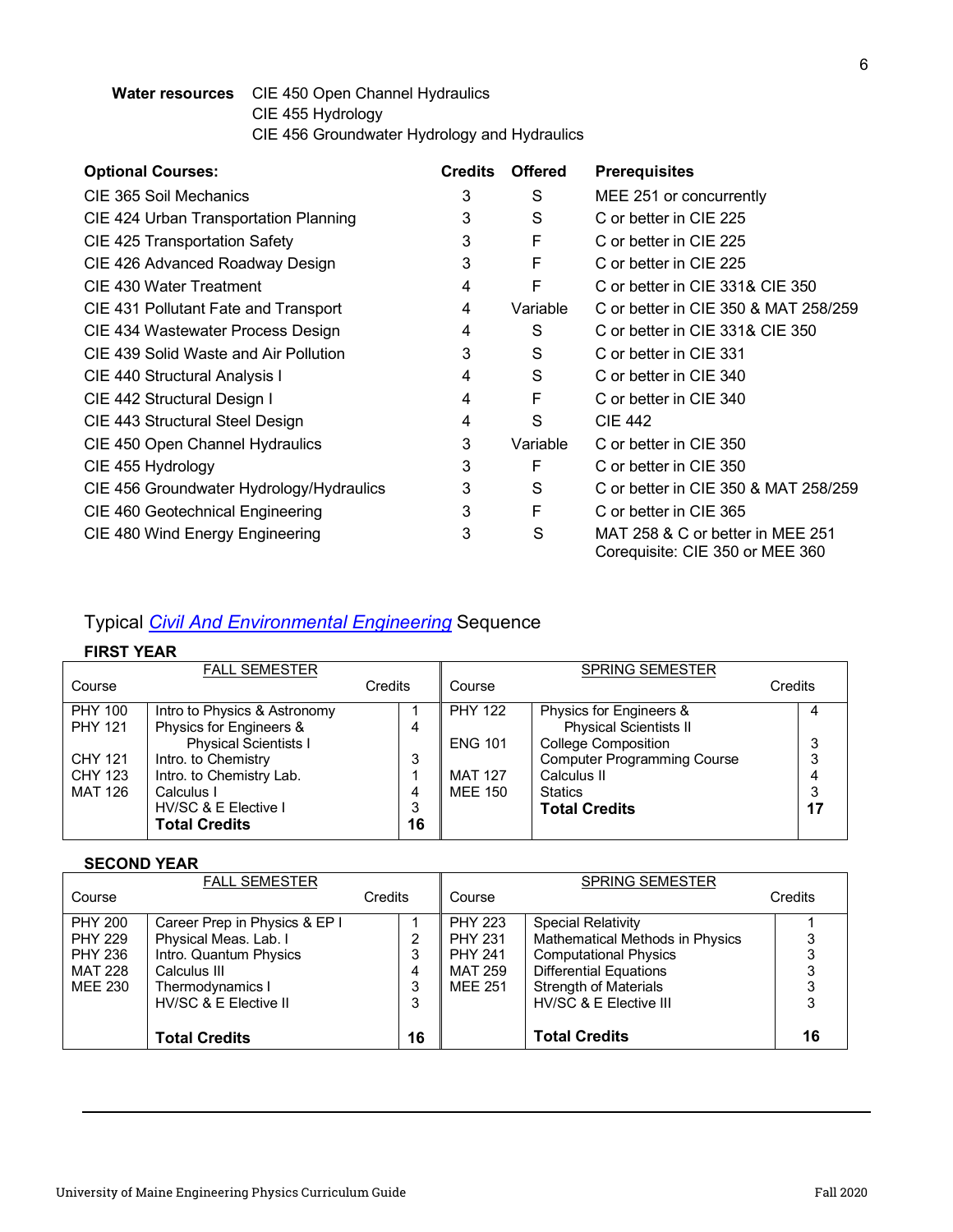## **Plan of Study for** *Computer Engineering* **Concentration**

| <b>Core Courses:</b>                     | <b>Credits</b> | <b>Offered</b> | <b>Prerequisites</b>    |
|------------------------------------------|----------------|----------------|-------------------------|
| <b>ECE 210 Electric Circuits</b>         |                | F/S            | MAT 127; Coreq. PHY 122 |
| ECE 271 Microcomp. Architecture and App. |                | S              | <b>ECE 177</b>          |
| ECE 275 Sequential Logic Systems         |                |                | <b>ECE 177</b>          |
| ECE 471 Embedded Systems                 |                |                | <b>ECE 271</b>          |

Following the initial 4 courses, students must choose 4 more Engineering courses, with one of these courses from outside the ECE department (i.e. a non-ECE course). The student is encouraged to take courses from the technical areas listed below, but this is not a requirement. These technical areas will not appear on the students' degree but are intended to provide a level of focus for completion of the degree.

| <b>Embedded Control</b>     | ECE 477 Hardware Applications Using C                                                             |  |  |  |  |  |
|-----------------------------|---------------------------------------------------------------------------------------------------|--|--|--|--|--|
|                             | <b>ECE 478 Industrial Computer Control</b>                                                        |  |  |  |  |  |
| <b>High-Performance</b>     | ECE 331 Intro to Unix Systems Admin                                                               |  |  |  |  |  |
| <b>Computing Networking</b> | ECE 435 Network Engineering                                                                       |  |  |  |  |  |
|                             | ECE 473 Computer Architecture & Org.                                                              |  |  |  |  |  |
|                             | ECE 477 Hardware Applications Using C                                                             |  |  |  |  |  |
|                             | *Note: Of these five courses, ECE 473 and ECE 477 are strongly recommended by the ECE department. |  |  |  |  |  |
| <b>Robotics</b>             | ECE 314 Signals and Systems                                                                       |  |  |  |  |  |
|                             | ECE 414 Feedback Control Systems                                                                  |  |  |  |  |  |

*\*Note: The College of Engineering offers a Minor in Robotics. The student can acquire the minor in Robotics by careful selection of courses taken. Please refer to the Course Catalog for exact minor requirements (Robotics minor).*

| <b>Optional Courses:</b>             | <b>Credits</b> | <b>Offered</b> | <b>Prerequisites</b>              |
|--------------------------------------|----------------|----------------|-----------------------------------|
| ECE 314 Signals and Systems          | 3              | S              | MAT 258, at least a C- in ECE 210 |
| ECE 331 Intro to Unix Syst Admin     | 3              | S              | COS 220 or ECE 177                |
| ECE 414 Feedback Control Systems     | 3              | S              | <b>ECE 314</b>                    |
| ECE 417 Introduction to Robotics     | 3              | F              | ECE 177 or COS 220, MAT 228       |
| ECE 435 Network Engineering          | 3              | F              | COS 331 or ECE 331 or ECE 471     |
| ECE 473 Computer Architecture & Org. | 4              | F              | <b>ECE 275</b>                    |
| ECE 477 Hardware App. Using C        | 3              | S              | <b>ECE 271</b>                    |
| ECE 478 Industrial Comp. Control     | 3              | Variable       | <b>ECE 271</b>                    |
| ECE 486 Digital Signal Processing    | 4              | S              | ECE 177 and ECE 314               |

ECE 417 Introduction to Robotics

ECE 477 Hardware Applications Using C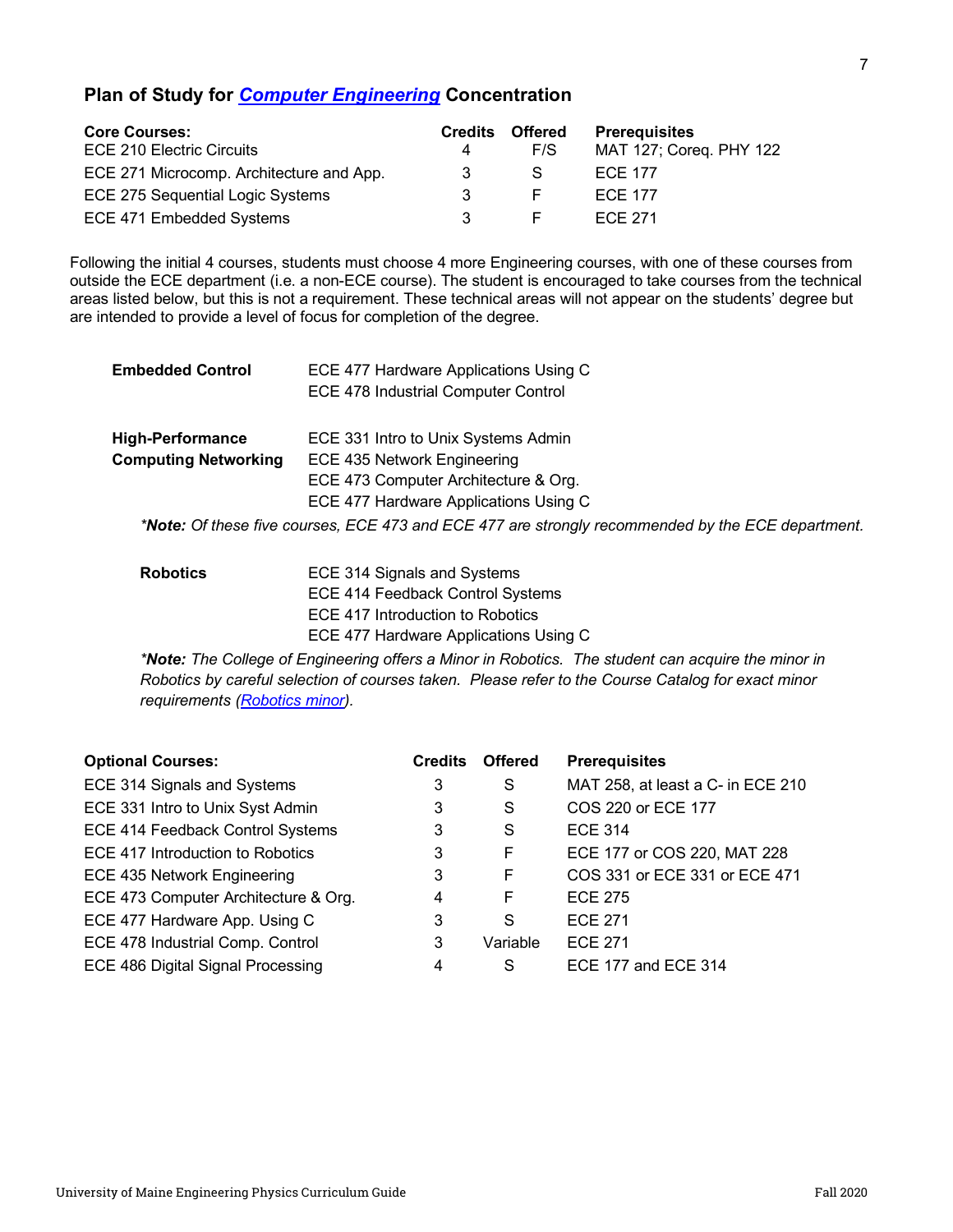# Typical *Computer Engineering* Sequence

**Total Credits**

#### **FIRST YEAR**

| <b>FALL SEMESTER</b> |                               |    | <b>SPRING SEMESTER</b> |                                      |         |  |
|----------------------|-------------------------------|----|------------------------|--------------------------------------|---------|--|
| Course               | Credits                       |    | Course                 |                                      | Credits |  |
| <b>PHY 100</b>       | Intro to Physics & Astronomy  |    | <b>PHY 122</b>         | Physics for Engineers &              | 4       |  |
| <b>PHY 121</b>       | Physics for Engineers &       | 4  |                        | <b>Physical Scientists II</b>        |         |  |
|                      | <b>Physical Scientists I</b>  |    | <b>ENG 101</b>         | <b>College Composition</b>           | 3       |  |
| <b>MAT 126</b>       | Calculus I                    | 4  | <b>MAT 127</b>         | Calculus II                          | 4       |  |
| <b>CHY 121</b>       | Intro. to Chemistry           | 3  | <b>ECE 177</b>         | Intro. To Programming for Eng.       | 3       |  |
| <b>CHY 123</b>       | Intro. to Chemistry Lab.      |    |                        | HV/SC & E Elective II                | 3       |  |
|                      | HV/SC & E Elective I          | 3  |                        |                                      |         |  |
|                      |                               |    |                        |                                      |         |  |
|                      | <b>Total Credits</b>          | 16 |                        | <b>Total Credits</b>                 | 17      |  |
| <b>SECOND YEAR</b>   |                               |    |                        |                                      |         |  |
|                      | <b>FALL SEMESTER</b>          |    |                        | <b>SPRING SEMESTER</b>               |         |  |
| Course               | Credits                       |    | Course                 |                                      | Credits |  |
| <b>PHY 200</b>       | Career Prep in Physics & EP I | .1 | <b>PHY 223</b>         | Special Relativity                   |         |  |
| <b>PHY 229</b>       | Physical Meas. Lab. I         | 2  | <b>PHY 231</b>         | Mathematical Methods in Physics      | 3       |  |
| <b>PHY 236</b>       | Intro. Quantum Physics        | 3  | <b>PHY 241</b>         | <b>Computational Physics</b>         | 3       |  |
| <b>MAT 228</b>       | Calculus III                  | 4  | <b>PHY 262</b>         | Electronics                          |         |  |
| <b>ECE 210</b>       | <b>Electrical Networks I</b>  | 3  | MAT 259                | <b>Differential Equations</b>        | 3       |  |
|                      | HV/SC & E Elective III        | 3  | <b>ECE 271</b>         | Microcomputer Architecture & Applic. | 3       |  |

**Total Credits**

**16**

# **Plan of Study for** *Electrical Engineering* **Concentration**

| <b>Core Courses:</b>             | <b>Credits</b> | <b>Offered</b> | <b>Prerequisites</b>              |
|----------------------------------|----------------|----------------|-----------------------------------|
| ECE 210 Electric Circuits        | 4              | F/S            | MAT 127; coreq. PHY 122           |
| ECE 214 Electrical Circuits Lab. | 3              | S.             | ECE 210                           |
| ECE 314 Signals and Systems      | 3              | S.             | MAT 258, at least a C- in ECE 210 |
| ECE 342 Electronics I            | 4              |                | ECE 214, at least a C- in ECE 210 |

*\*Note: Taking ECE 342 will satisfy the electronics requirement; students should NOT take PHY 262.*

Following the initial 4 courses, students must choose 4 more Engineering courses, with one of these courses from outside the ECE department (i.e. a non-ECE course). The student is encouraged to take courses from the technical areas listed below, but this is not a requirement. These technical areas will not appear on the students' degree but are intended to provide a level of focus for completion of the degree.

| <b>Power &amp; Alternative</b> | ECE 323 Electric Power Conversion          |
|--------------------------------|--------------------------------------------|
| Energy                         | ECE 427 Electric Power Systems             |
|                                | ECE 467 Solar Cells and Their Applications |

**15**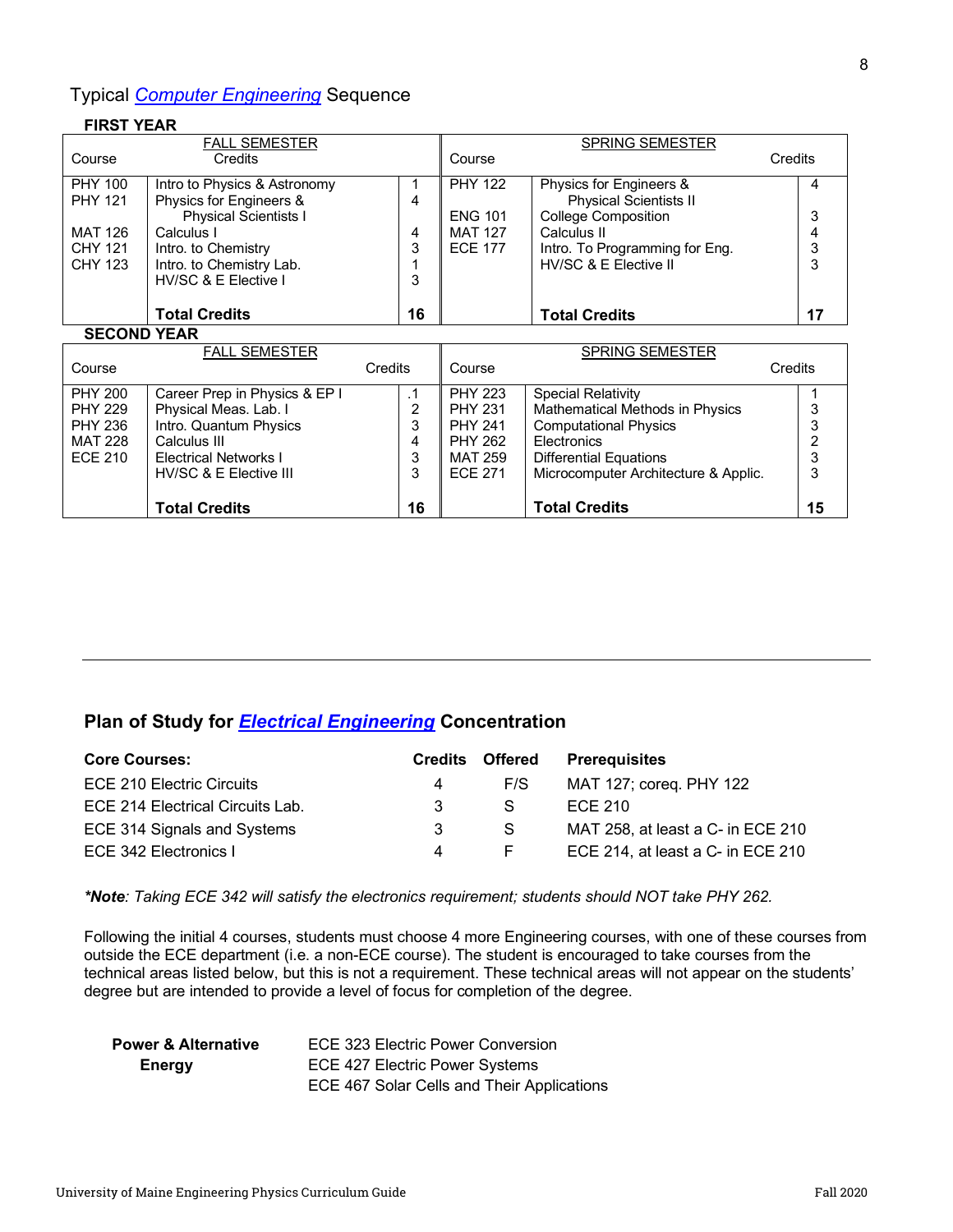| Microelectronics &<br><b>Circuits</b> | ECE 444 Analog Integrated Circuit Design<br>ECE 445 Analysis & Design of Digital Integrated Circuits<br>ECE 462 Introduction to Basic Semiconductor Devices<br>ECE 464 Microelectronics Science and Engineering<br><b>ECE 484 Communications Engineering</b> |
|---------------------------------------|--------------------------------------------------------------------------------------------------------------------------------------------------------------------------------------------------------------------------------------------------------------|
| <b>State &amp; Sensor</b>             | ECE 453 Microwave Engineering<br>ECE 462 Introduction to Basic Semiconductor Devices<br>ECE 464 Microelectronics Science and Engineering<br>ECE 465 Introduction to Sensors                                                                                  |

| <b>Optional Courses:</b>                                           | <b>Credits</b> | <b>Offered</b>      | <b>Prerequisites</b>                         |
|--------------------------------------------------------------------|----------------|---------------------|----------------------------------------------|
| ECE 316 Random Signal Analysis                                     | 3              | F                   | <b>MAT 228</b>                               |
| ECE 323 Electric Power Conversion                                  | 3              | F                   | ECE 214, at least a C- in ECE 210            |
| <b>ECE 427 Electric Power Systems</b>                              | 3              | S                   | At least a C- in ECE 210                     |
| ECE 343 Electronics II                                             | 4              | S                   | <b>ECE 342</b>                               |
| ECE 351 Fields and Waves                                           | 3              | S                   | MAT 228 and C- or better in ECE 210.         |
| <b>ECE 427 Electric Power Systems</b>                              | 3              | S                   | at least a C- in ECE 210                     |
| ECE 444 Analog Integrated Circuits                                 | 3              | S                   | ECE 314 and ECE 343                          |
| ECE 445 Analysis & Design of<br><b>Digital Integrated Circuits</b> | 3              | F                   | <b>ECE 342</b>                               |
| ECE 453 Microwave Engineering                                      | 4              | S                   | <b>ECE 351</b>                               |
| ECE 462 Introduction to Basic<br>Semiconductor Devices             | 3              | Variable            | CHY 121 and PHY 122, Coreq: MAT 258          |
| ECE 464 Microelectronics Sci. & Engineering                        | 3              |                     | Not regular CHY 121, PHY 122, Coreq: MAT 258 |
| ECE 465 Introduction to Sensors                                    | 3              | S/Su                | Jr. standing                                 |
| ECE 466 Sensor Technology & Instrumentation                        | 4              | Not regular ECE 465 |                                              |
| ECE 467 Solar Cells & Their Applications                           | 3              | Variable            | ECE 209 or ECE 210 or permission             |
| ECE 484 Communications Engineering                                 | 3              | F                   | ECE 314 and ECE 316                          |

# Typical *Electrical Engineering* Sequence

# **FIRST YEAR**

|                                                                                 | <b>FALL SEMESTER</b>                                                                                                                                                             |                  |                                                                      | <b>SPRING SEMESTER</b>                                                                                                                                           |                       |
|---------------------------------------------------------------------------------|----------------------------------------------------------------------------------------------------------------------------------------------------------------------------------|------------------|----------------------------------------------------------------------|------------------------------------------------------------------------------------------------------------------------------------------------------------------|-----------------------|
| Course                                                                          |                                                                                                                                                                                  | Credits          | Course                                                               |                                                                                                                                                                  | Credits               |
| <b>PHY 100</b><br><b>PHY 121</b><br>MAT 126<br><b>CHY 121</b><br><b>CHY 123</b> | Intro to Physics & Astronomy<br>Physics for Engineers &<br><b>Physical Scientists I</b><br>Calculus I<br>Intro. to Chemistry<br>Intro. to Chemistry Lab.<br>HV/SC & E Elective I | 4<br>4<br>3<br>3 | <b>PHY 122</b><br><b>ENG 101</b><br><b>MAT 127</b><br><b>ECE 177</b> | Physics for Engineers &<br><b>Physical Scientists II</b><br><b>College Composition</b><br>Calculus II<br>Intro. To Programming for Eng.<br>HV/SC & E Elective II | 4<br>3<br>4<br>3<br>3 |
|                                                                                 | <b>Total Credits</b>                                                                                                                                                             | 16               |                                                                      | <b>Total Credits</b>                                                                                                                                             | 17                    |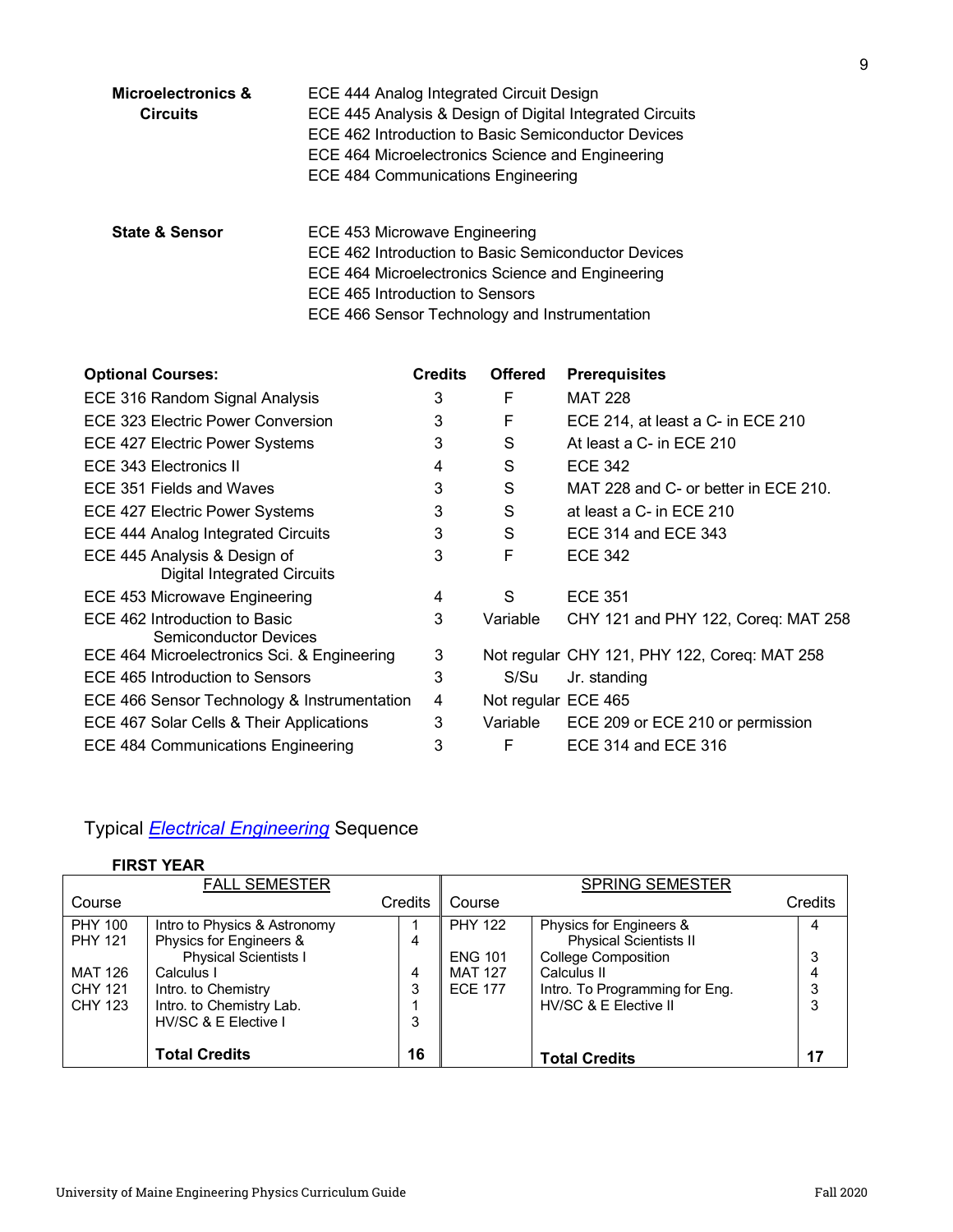#### **SECOND YEAR**

|                | <b>FALL SEMESTER</b>          |                |                | <b>SPRING SEMESTER</b>                 |         |
|----------------|-------------------------------|----------------|----------------|----------------------------------------|---------|
| Course         |                               | <b>Credits</b> | Course         |                                        | Credits |
| <b>PHY 200</b> | Career Prep in Physics & EP I |                | <b>PHY 223</b> | <b>Special Relativity</b>              |         |
| <b>PHY 229</b> | Physical Meas. Lab. I         | 2              | <b>PHY 231</b> | <b>Mathematical Methods in Physics</b> |         |
| <b>PHY 236</b> | Intro. Quantum Physics        | 3              | <b>PHY 241</b> | <b>Computational Physics</b>           |         |
| <b>MAT 228</b> | Calculus III                  | 4              | MAT 259        | <b>Differential Equations</b>          |         |
| <b>ECE 210</b> | <b>Electric Circuits</b>      | 4              | <b>ECE 214</b> | <b>Electrical Networks Laboratory</b>  | 3       |
|                | HV/SC & E Elective III        | 3              | <b>ECE 314</b> | Signals & Systems                      | 3       |
|                |                               |                |                |                                        |         |
|                | <b>Total Credits</b>          | 17             |                | <b>Total Credits</b>                   | 16      |

# **Plan of Study for** *Mechanical Engineering* **Concentration**

| <b>Core Courses:</b>                |   | <b>Credits Offered</b> | <b>Prerequisites</b>              |
|-------------------------------------|---|------------------------|-----------------------------------|
| MEE 150 Applied Mechanics: Statics  |   |                        | MAT 126                           |
| MEE 230 Thermodynamics I            |   | F/S                    | MAT 127                           |
| MEE 251 Strength of Materials       | 3 | F/S                    | MAT 127 & MEE 150                 |
| MEE 270 Applied Mechanics: Dynamics | 3 | F/S                    | MEE 150/251, Coreg. MAT 228       |
| MEE 360 Fluid Mechanics             |   |                        | MEE 230 & 270; Coreq. MAT 258/259 |

*\*Note: The computer programming requirement may be satisfied by COS 220 or MEE 125. Also, all MEE prerequisites require a C or better.*

Following the initial 5 courses, students must choose 2 or more advanced classes. The student is encouraged to take courses from the technical areas listed below, but this is not a requirement. These technical areas will not appear on the students' degree but are intended to provide a level of focus for completion of the degree.

| <b>Energy Systems</b>    | MEE 432 Heat Transfer<br>MEE 433 Solar Thermal Engineering<br>MEE 462 Fluid Mechanics II<br>MEE 483 Design of Turbomachinery<br>MEE 484 Power Plant Design               |
|--------------------------|--------------------------------------------------------------------------------------------------------------------------------------------------------------------------|
| <b>Mechanical Design</b> | MEE 320 Materials Engineering and Science<br>MEE 450 Intro Mechanics of Comp Materials<br>MEE 455 Advanced Strength of Materials<br><b>MEE 471 Mechanical Vibrations</b> |
|                          | <b>Mechanical Robotics</b> MEE 380 Design I<br>MEE 381 Design II<br>MEE 370 Modeling, Analysis and Control of Mechanical Systems<br>MEE 444 Robot Dynamics and Control   |
| fianal Cauraga           | $C$ <sub>rodito</sub><br>Offored Dresseuisites                                                                                                                           |

| <b>Optional Courses</b>                    | <b>Credits</b> | <b>Offered</b> | <b>Prerequisites</b>          |
|--------------------------------------------|----------------|----------------|-------------------------------|
| MEE 320 Materials Engineering and Science  |                |                | MEE 230 & 251                 |
| MEE 330 Manufacturing Engineering          |                |                | MEE 120                       |
| MEE 348 Intro to Flight                    | 3              |                | MAT 258, PHY 121, & MEE 125   |
| MEE 370 Modeling, Anal.& Ctrl. of Mech Sys | 3              |                | ECE 209, MAT 258/259, MEE 270 |
| MEE 380 Design I                           |                |                | <b>MEE 270</b>                |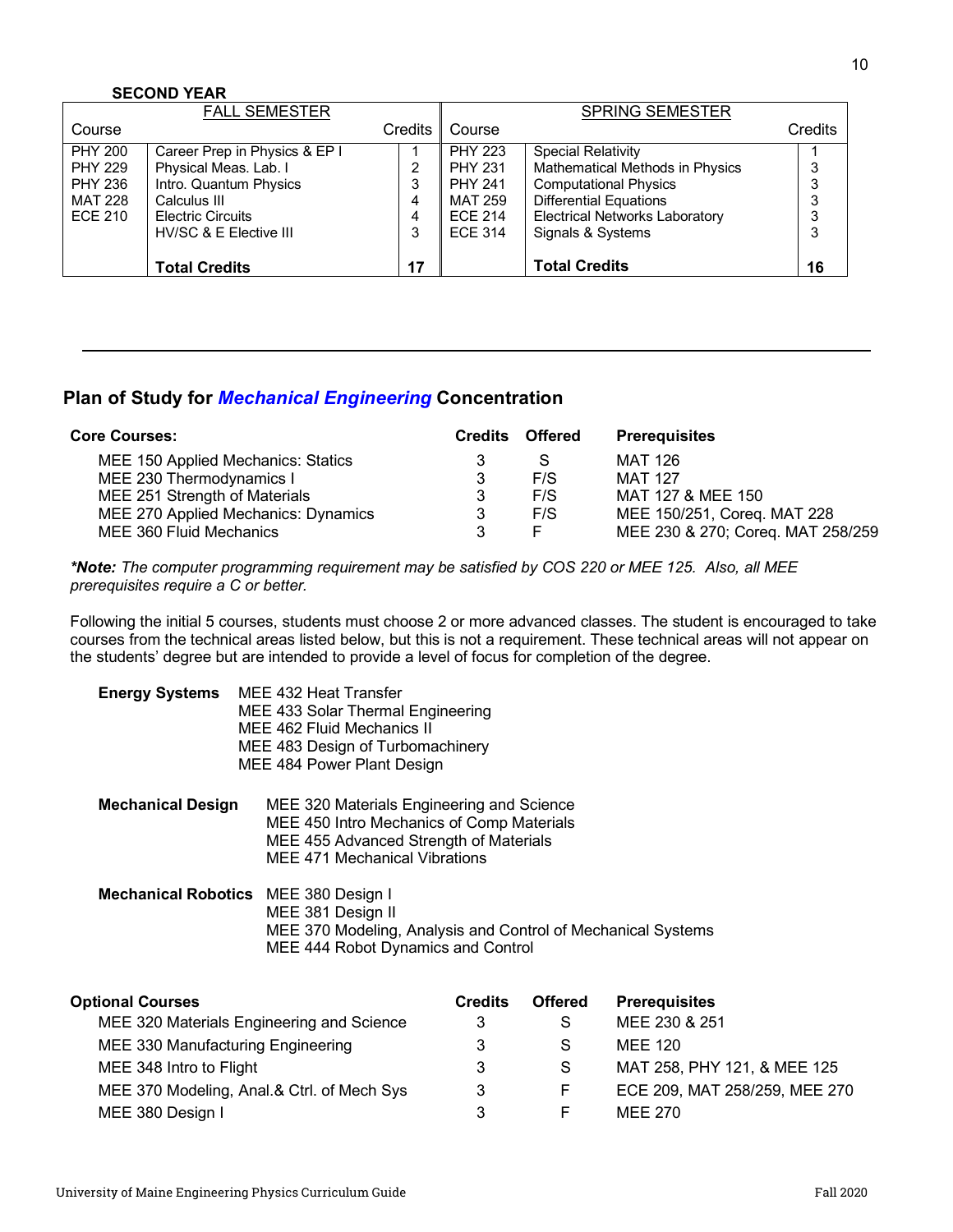| 3 | S                   | MEE 120, MEE 251                       |
|---|---------------------|----------------------------------------|
| 3 | F                   | MAT 258/259, MEE 360                   |
| 3 | Not regular MEE 230 |                                        |
| 3 | F/S                 | MEE 270 & 380                          |
| 3 |                     | S (odd yrs) MEE 120, MEE 251, MEE 270, |
|   |                     | & MEE 360                              |
| 3 |                     | S (even yrs) MEE 251                   |
| 3 | S                   |                                        |
| 3 | F                   | <b>MEE 251</b>                         |
| 3 | S                   | MAT 228 & MAT 258                      |
| 3 | S                   | MAT 258/259, MEE 251                   |
| 3 | S (odd yrs) MEE 360 |                                        |
| 3 | S.                  | MEE 360 or equivalent                  |
| 3 | S                   | MAT 258/259, MEE 270                   |
| 3 |                     | Not regular MEE 230 & 360              |
| 3 |                     | Not regular MEE 230 & 231              |
| 3 | S                   | <b>MEE 370</b>                         |
|   |                     |                                        |

# Typical *Mechanical Engineering* Sequence

## **FIRST YEAR**

|                | <b>FALL SEMESTER</b>         |    |                | <b>SPRING SEMESTER</b>                   |    |
|----------------|------------------------------|----|----------------|------------------------------------------|----|
| Course         | Credits                      |    | Course         | Credits                                  |    |
| <b>PHY 100</b> | Intro to Physics & Astronomy |    | <b>PHY 122</b> | Physics for Engineers &                  | 4  |
| <b>PHY 121</b> | Physics for Engineers &      | 4  |                | <b>Physical Scientists II</b>            |    |
|                | <b>Physical Scientists I</b> |    | <b>ENG 101</b> | <b>College Composition</b>               | 3  |
| <b>CHY 121</b> | Intro. to Chemistry          | 3  | <b>MEE 125</b> | <b>Computational Tools in Mechanical</b> | 3  |
| CHY 123        | Intro. to Chemistry Lab.     |    |                | Engineering                              |    |
| <b>MAT 126</b> | Calculus I                   | 4  | <b>MAT 127</b> | Calculus II                              | 4  |
|                | HV/SC & E Elective I         | 3  | MEE 150        | <b>Statics</b>                           | 3  |
|                | <b>Total Credits</b>         | 16 |                |                                          | 17 |
|                |                              |    |                | <b>Total Credits</b>                     |    |

## **SECOND YEAR**

|                | <b>FALL SEMESTER</b>          |    |                | <b>SPRING SEMESTER</b>                 |    |
|----------------|-------------------------------|----|----------------|----------------------------------------|----|
| Course         | Credits                       |    | Course         | Credits                                |    |
| <b>PHY 200</b> | Career Prep in Physics & EP I |    | <b>PHY 223</b> | <b>Special Relativity</b>              |    |
| <b>PHY 229</b> | Physical Meas. Lab. I         | 2  | <b>PHY 231</b> | <b>Mathematical Methods in Physics</b> |    |
| <b>PHY 236</b> | Intro. Quantum Physics        | 3  | <b>PHY 241</b> | <b>Computational Physics</b>           |    |
| MAT 228        | Calculus III                  | 4  | <b>PHY 262</b> | Electronics                            |    |
| <b>MEE 251</b> | <b>Strength of Materials</b>  | 3  | MAT 259        | <b>Differential Equations</b>          |    |
|                | HV/SC & E Elective II         | 3  | MEE 230        | Thermodynamics I                       |    |
|                |                               |    |                |                                        |    |
|                | <b>Total Credits</b>          | 16 |                | <b>Total Credits</b>                   | 15 |